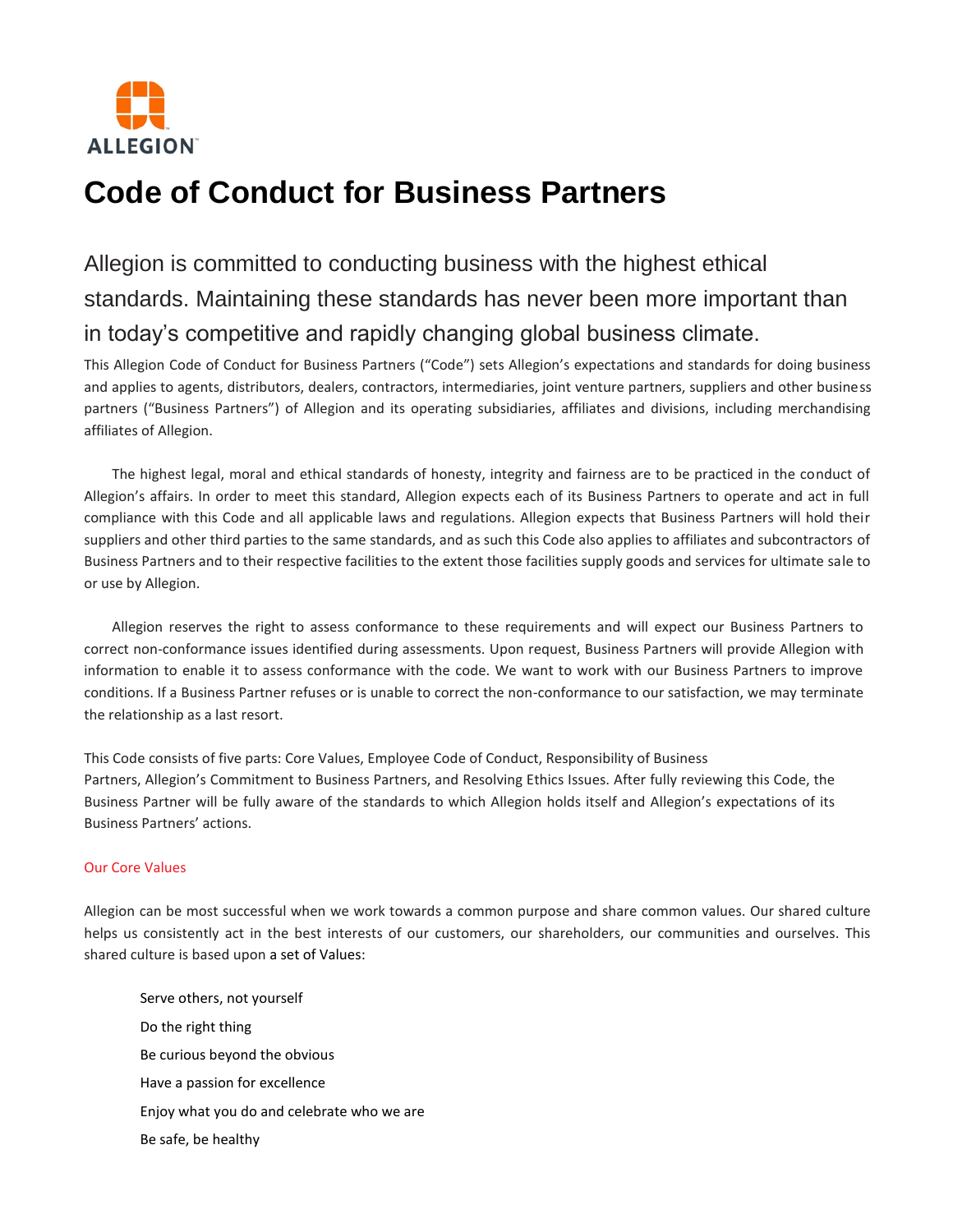Be empowered and accountable

This is your business, run with it.

\_\_\_\_\_\_\_\_\_\_\_\_\_\_\_\_\_\_\_\_\_\_\_\_\_\_\_\_\_\_\_\_\_\_\_\_\_\_

#### Employee Code of Conduct

Allegion holds all of its employees, officers, and directors, when they are acting in connection with their official Allegion duties, to the policies set forth by the Allegion Code of Conduct, available online at [www.allegion.com](http://www.allegion.com/)*.*

As a Company with global operations, we are committed to following the laws and regulations applicable to the locations in which we operate. Where this Code differs with local laws, we aspire to follow the higher standards unless actions required by the Code are prohibited by local law. Compliance with the Code and applicable laws are the minimum standard of conduct. All employees are expected to act with the highest business ethics in all Allegion activities and transactions.

#### Responsibility of Business Partners

As an extension to our Employee Code of Conduct, the following describes the responsibilities of Business Partners doing business with Allegion. These highlight our expectations of our Business Partners, over and above any other contractual agreements such as supply, agent and distribution agreements and purchase orders. Allegion reserves the right to amend this list of responsibilities. Please contact your Allegion business contact with any questions regarding this Code and/or its applications.

Business Partners are expected to adhere to the following requirements:

# Legal Requirements

 Comply with all applicable national, state or regional, and local laws and regulations in the countries in which they operate

### Discrimination

 Must not discriminate on the basis of race, gender, religion, ethnicity, nationality, sexual orientation, and/or political beliefs

#### Wages and Benefits

Comply with all applicable wage and hour laws and regulations and provide legally mandated benefits

# Child Labor

 Must not employ workers younger than the local, legally required minimum age. In the absence of local law, Business Partners shall not employ children under the age of 15 or, in those countries subject to the developing country exception of the ILO Convention 138, shall not employ workers under the age of 14.

Freedom of Association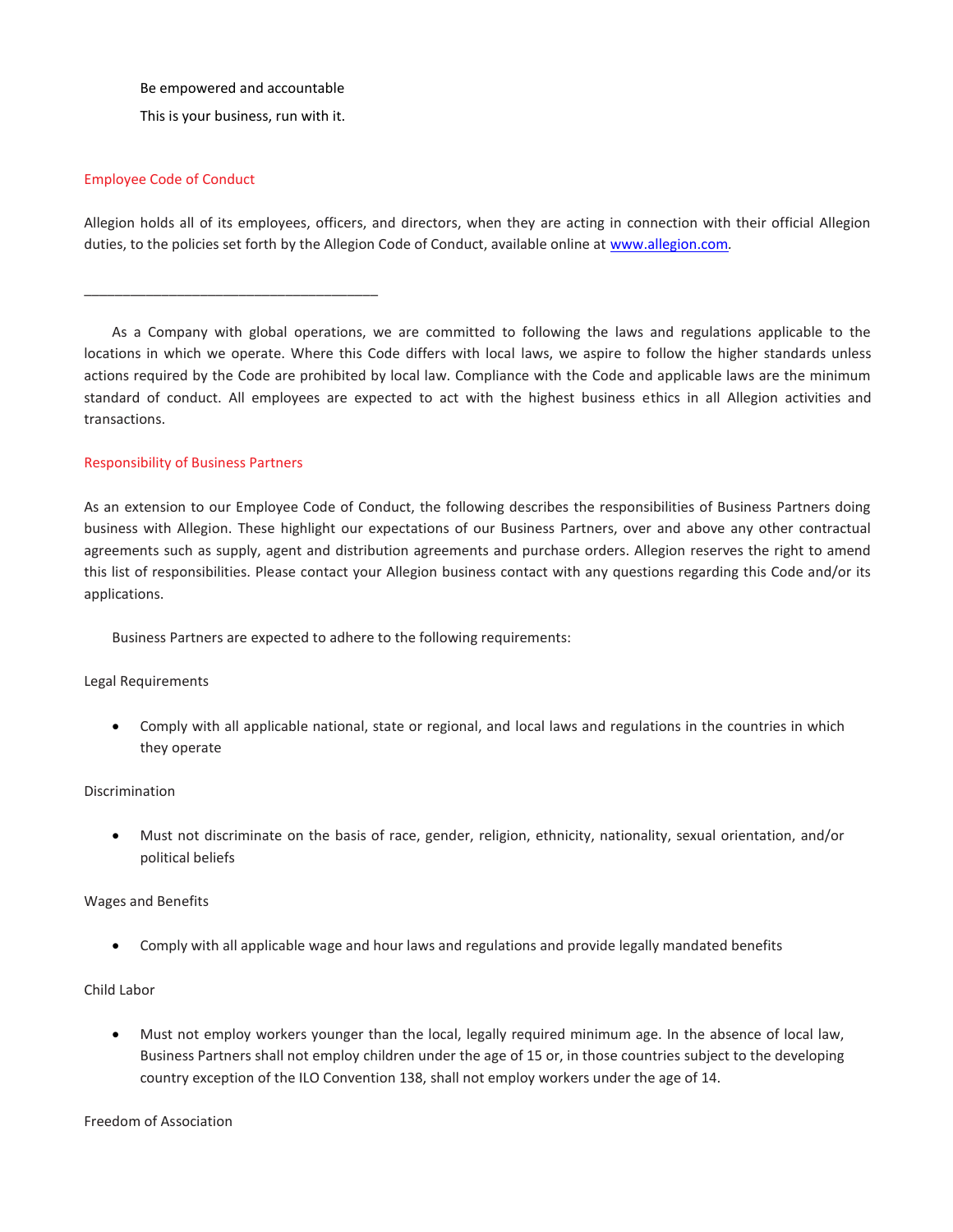Provide employees with the right to freely associate, organize, and bargain collectively within the legal framework of the respective country

Limitations on Gifts and Gratuities

 Neither accept nor give payments or gifts to Allegion directors, officers, employees, or third parties in exchange for business opportunities

Forced Labor - Physical Coercion

Will not use forced, bonded, indentured or slave labor

#### Antitrust and Competition Laws

- Comply with all applicable antitrust and competition laws which prohibit agreements or actions that unreasonably restrain trade, are deceptive or misleading, or unreasonably reduce competition without providing beneficial effects to consumers
- Price-fixing, bid-rigging (collusive tendering) and market/customer allocations are all strictly prohibited

#### Human rights

 Must not violate basic human rights of life, liberty and security. There shall be no harsh or inhumane treatment, including any sexual harassment, sexual abuse, corporal punishment, mental or physical coercion or verbal abuse of workers.

#### Environment

- Have an effective environmental policy and conduct their operations in a way that protects the environment
- Obtain and keep current all required environmental permits and meet all applicable environmental rules, regulations and laws in the countries where they do business

#### Health and Safety

- Provide a safe work environment and conduct themselves in a manner consistent with all applicable safety standards, including governmental requirements, operations- and facility-specific safety requirements, and contractual requirements
- Identify and respond to any public health impacts of their operations and use of their products and services

# Anti-Corruption and Bribery

- Under the U.S. Foreign Corrupt Practices Act and other applicable anti-corruption laws in the countries where we do business, must not give or offer "anything of value" to a foreign government official or employee of a state-owned enterprise, including gifts and hospitality
- Anything of value can include bribes, kickbacks, gifts, entertainment and even contributions to a foreign government official's favorite charity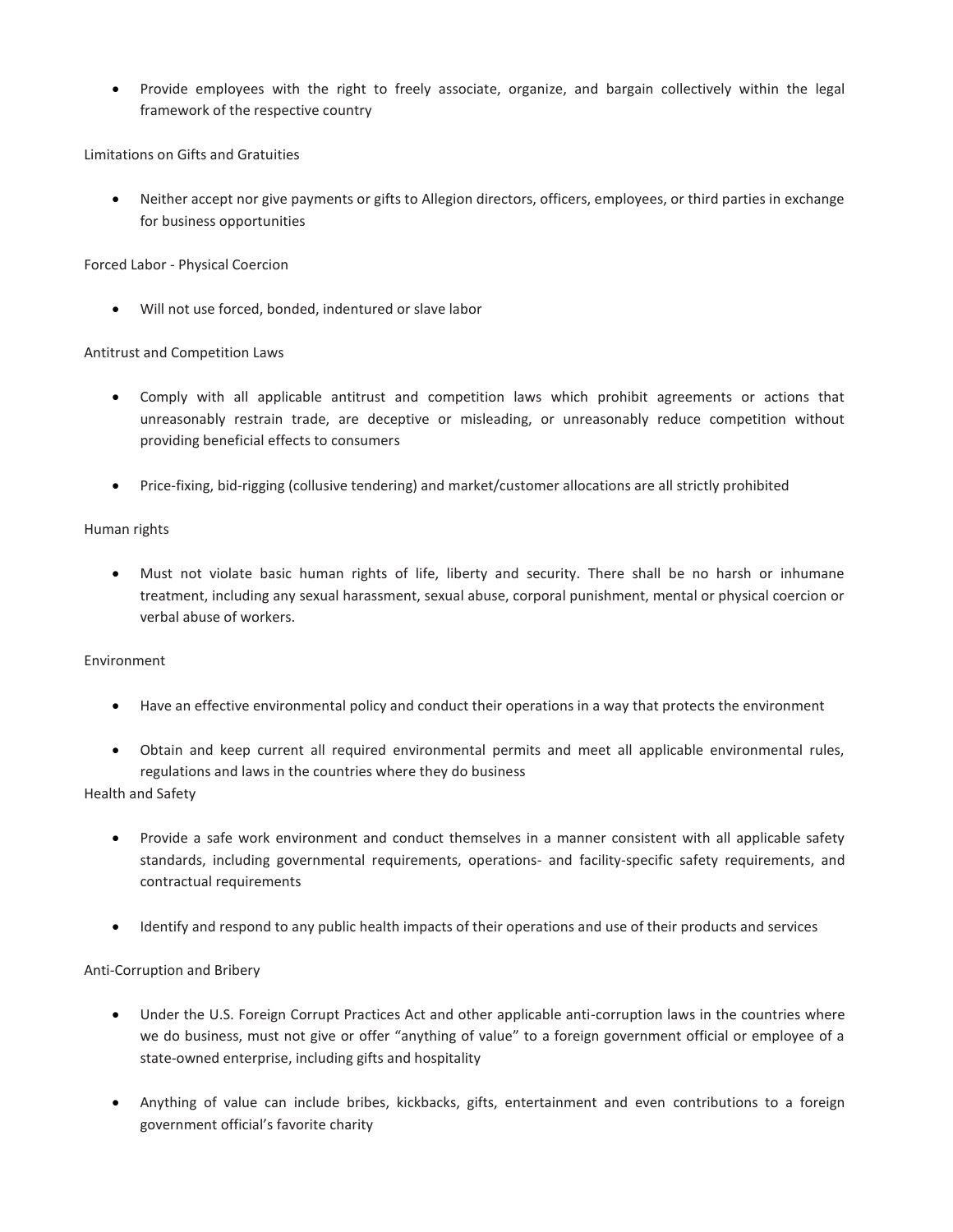#### No Retaliation

 Employ a no-retaliation policy that permits workers to speak with Allegion staff without fear of retaliation by supplier management

# Confidentiality

- Keep all agreements and Allegion customer information confidential including pricing and marketing allowances and all Allegion Brand product specifications
- Respect the privacy of our customers and do not share personally identifiable information belonging to our customers

#### Global Trade Compliance

- Never seek to mislead or improperly or illegally avoid the payment of import duties, taxes and fees, and never engage in activities meant to evade the legal requirements of international traffic and trade
- Know with whom they are dealing and must not engage

in or facilitate business with entities or any other individuals specifically prohibited by law. Furthermore, be aware of, and comply with, restrictions on dealing with entities and individuals located in countries that are subject to trade embargoes or economic sanctions imposed by the United States and other countries where we do business.

#### Management System

- Adopt or establish a management system that supports the content of this Code
- **•** Drive continuous improvement in these areas
- Hold their suppliers, contractors, and distributors to these same standards

# Allegion's Commitment to Business Partners

Allegion's relationships with its Business Partners must be characterized by honesty and fairness. We are guided by the following standards of behavior:

- We will not make payments to any employees of Business Partners to attain lower prices or additional business.
- We will not reveal a Business Partner's pricing, technology or other confidential information without prior written permission.
- We will not make false or misleading remarks to others about Business Partners or their products or services.
- We will hold our Business Partners to the same standards and expectations to which we hold our own operations and employees.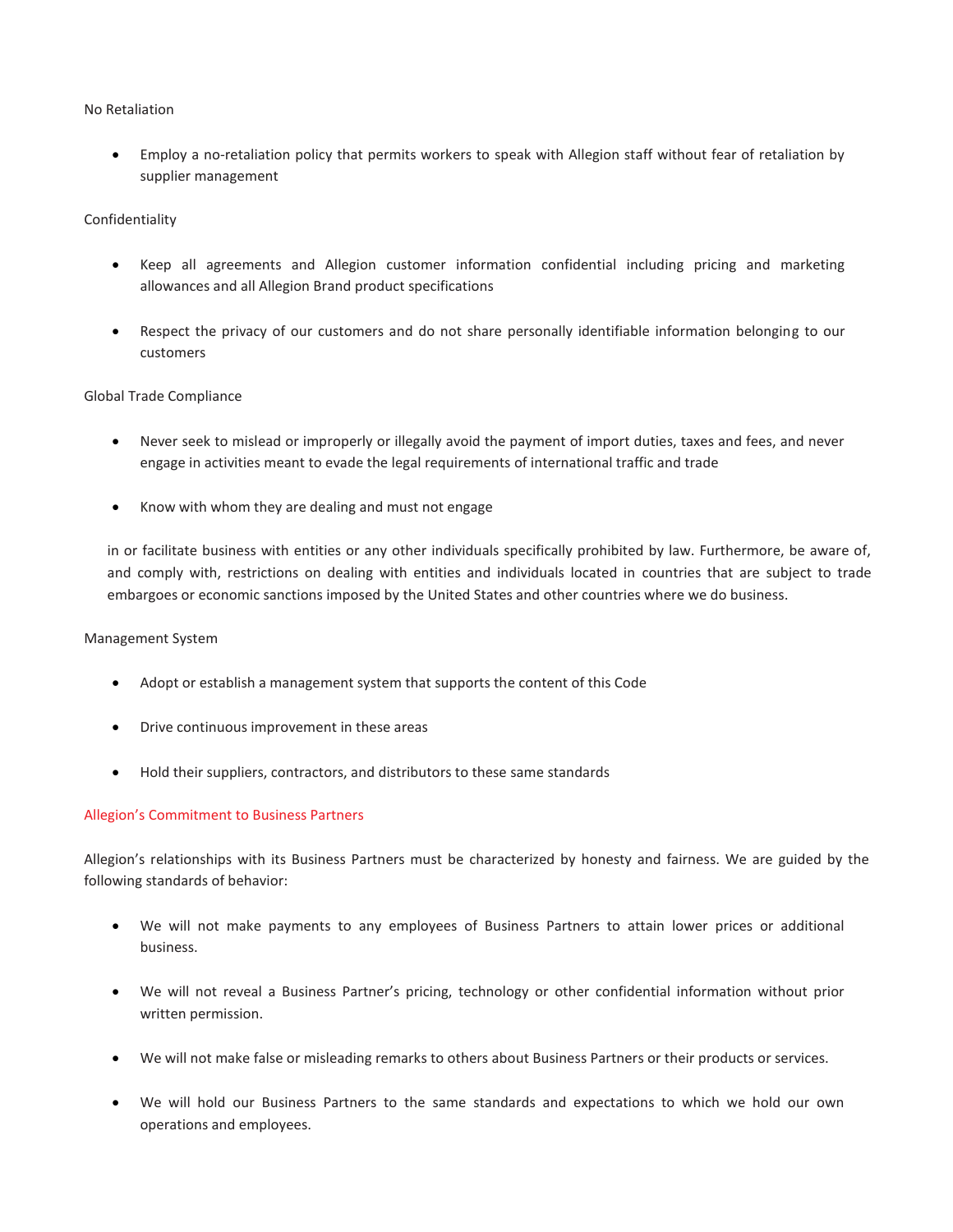#### Resolving Code of Conduct or Ethics Issues

Allegion has many resources available to guide employees in ethical and compliance situations. Employees wishing to seek guidance or to report concerns may do so by discussing the issue with a manager, supervisor, Human Resources representative, the Chief Compliance Officer or by contacting the Ethics HelpLine via the email address, internet address, or telephone numbers listed below.

#### **Note: For the United States and Canada the HelpLine can be accessed directly by dialing 855.807.3267.**

**For all other countries, dial the access code shown below and then enter 855.807.3267 when prompted.**

**Email:** [EthicsandCompliance@allegion.com](mailto:EthicsandCompliance@allegion.com)

**Telephone:** 8558073267

**Access Codes** \***: Australia** - Optus 1-800-551-155 **Australia** - Telstra 1-800-881-011 **Austria** - 0-800-200-288 **Belgium** - 0-800-100-10 **Chile** - ENTEL 800-360-311 **Chile** - Telefonica 800-800-288 **Chile** - Telmex 800-225-288 **China** - North, Beijing CNCG 108-888 **China** - South, Shanghai - China Telecom 10-811 **China** - China Telecom 108-10 **Colombia** - 01-800-911-0010 **Czech Republic \*\*** - 00-800-222-55288 **Denmark** - 800-100-10 **France** - France Telecom 0-800-99-0011 **France** - Telecom Development 0805-701-288 **Germany** - 0-800-225-5288 **Hong Kong** - Hong Kong Telephone 800-96-1111 **Hong Kong** - New World Telephone 800-93-2266 **India** - 000-117 **Ireland \*\*\*** - 1-800-550-000 **Italy** - 800-172-444 **Mexico** - 01-800 288-2872 **Mexico** - Por Cobrar 01-800-112-2020 **Netherlands** - 0800-022-9111 **Panama** - 800-0109 **Poland** - 0-0-800-111-1111 **Russia** - outside Moscow 8-495-363-2400 **Russia** - outside St. Petersburg 8-812-363-2400 **Russia** - St. Petersburg 363-2400 **Russia** - Moscow 363-2400 **Singapore** - SingTel 800-011-1111 **Singapore** - StarHub 800-001-0001 **Spain** - 900-99-0011 **Switzerland** - 0-800-890011 **Taiwan** - 00-801-102-880 **Turkey** - 0811-288-0001

**United Arab Emirates** - 8000-021 **United Kingdom** - British Telecom 0-800-89-0011 **United Kingdom** - C&W 0-500-89-0011 **United Kingdom** - NTL 0-800-013-0011